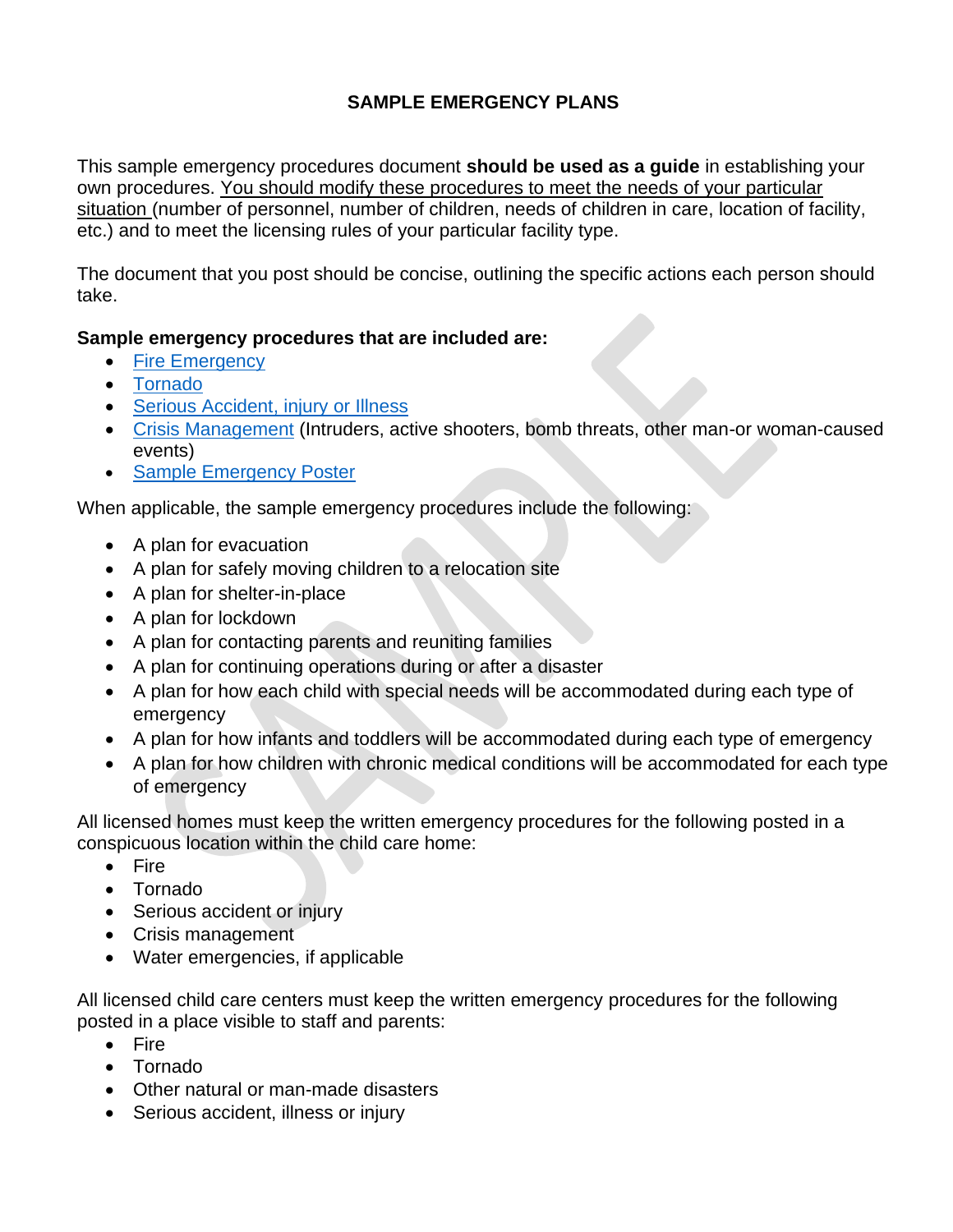The crisis management plan for centers must be posted in a place known and easily accessible to all personnel.

All licensed child care centers must have emergency phone numbers, including 911, fire, police, and the poison control center, and the facility's physical address and two main cross streets conspicuously posted in a place visible to staff.

For all licensed homes, it is best practice to also have the above posted in a conspicuous location.

Having written plans allows for the opportunity to prepare and to prevent poor judgments made during an emergency. People can react very unpredictably in emergency situations; at times forgetting their own addresses and telephone numbers. Do not count on you or your staff's memory to properly guide the authorities to your facility.

It is the responsibility of the facility to keep all personnel, including any part-time staff, and volunteers, informed of their individual duties and responsibilities in the event of an emergency.

Do not wait until an emergency occurs to prepare yourself and your staff. Practice emergency procedures frequently and make sure to include part-time staff and volunteers.

#### **The following are also recommended:**

- Develop an emergency evacuation diagram and post it with the written emergency plans.
- The written emergency plan should detail, in writing, each person's individual responsibilities in the event of an emergency.

Fire department personnel will usually help you with your evacuation procedures. If you are a new facility, don't forget to let the fire department know. It will help them respond promptly in a fire emergency.

Emergency medical personnel can sometimes visit your facility and ease the fears of children prior to a medical emergency by letting them become familiar with the various pieces of equipment and even with the ambulance itself. Contact your local emergency medical services to see if this service is available. If these resources are available to you, we urge you to use them. They can make interesting and potentially life-saving presentations at your facility.

The **[Michigan State Police Homeland Security and Emergency Management website](https://www.michigan.gov/msp/0,4643,7-123-72297_60152---,00.html)** is an excellent resource for information. The **[Local Emergency Management Programs page](https://www.michigan.gov/msp/0,4643,7-123-72297_60152_66814---,00.html)** allows you to contact the local emergency management coordinator in your county. Local emergency management coordinators can assist you in the development of emergency preparedness plans and can provide training on emergency management. On the **[MiReady page](https://www.michigan.gov/miready/)**, you can find preparedness information and the **[Family Preparedness Guide.](https://www.michigan.gov/documents/familypreparedness_color_62898_7.pdf)**

The American Academy of Pediatrics has a **[Children's and Disasters webpage](https://www.aap.org/en-us/advocacy-and-policy/aap-health-initiatives/Children-and-Disasters/Pages/default.aspx)** that can help you ensure for the health of children in disaster situations.

The Federal Emergency Management Agency (FEMA) has an online training called **[Planning for](https://training.fema.gov/is/courseoverview.aspx?code=IS-366.a)  [the Needs of Children in Disasters.](https://training.fema.gov/is/courseoverview.aspx?code=IS-366.a)** The purpose of this course is to provide guidance to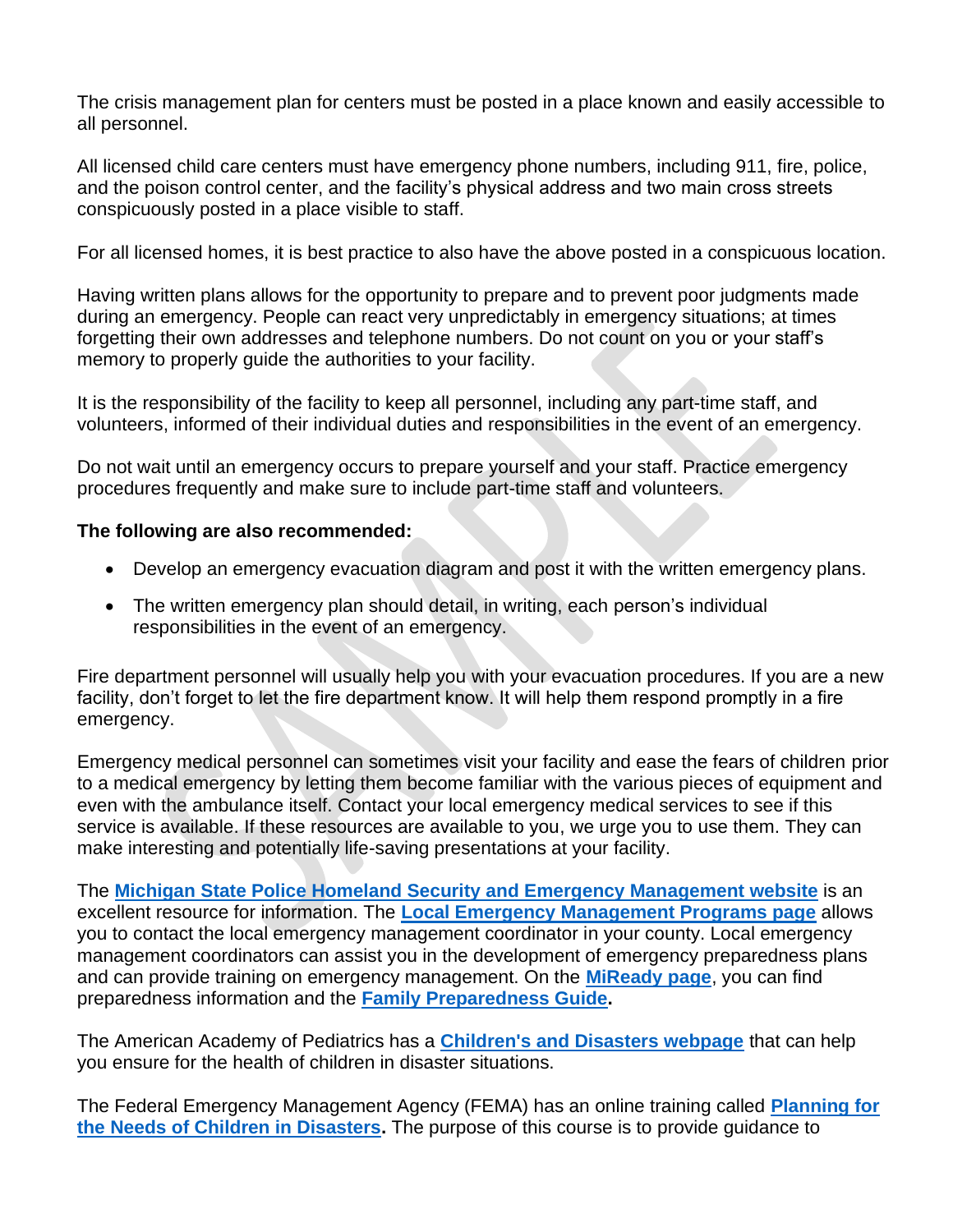children's programs about meeting the unique needs that arise among children as a result of a disaster or emergency.

**[Get Ready. Get Safe. Training Hub](https://www.savethechildren.org/)** from [Save the Children](https://www.savethechildren.org/us/what-we-do/us-programs/disaster-relief-in-america/preparedness?vanityurl=preparedness) provides free trainings and resources that can help you prepare for and respond to the needs of children in emergencies. If you complete the free Child Care Emergency Preparedness training, you will receive the Child Care Emergency Preparedness Training Workbook. The workbook is designed to help you through the steps of collecting information and creating an emergency plan for your facility. The workbook contains an emergency plan template, worksheets to use to gather and identify information you will need in an emergency or disaster, and checklists to serve as "to-do" lists when creating your emergency plans.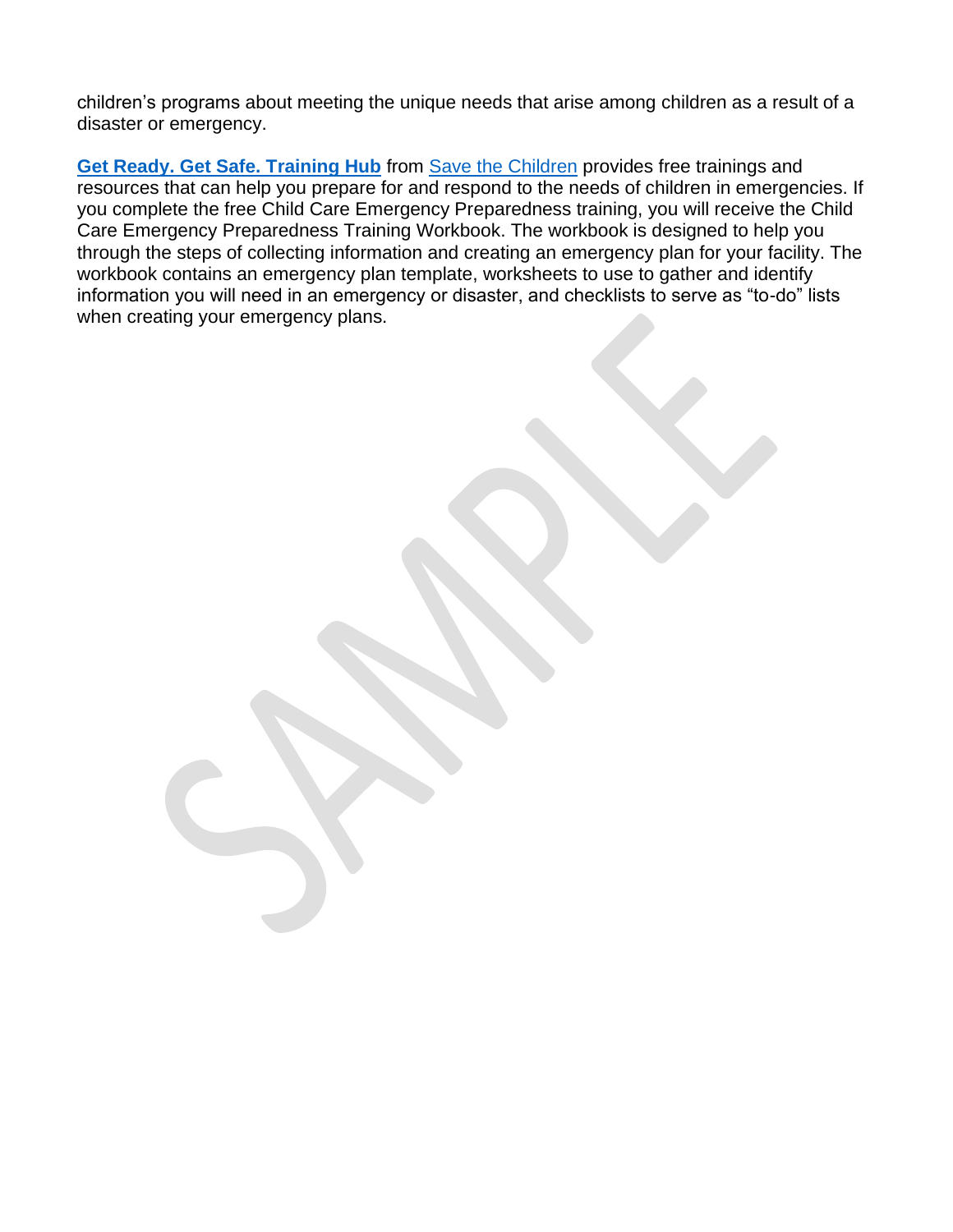## **Fire Emergency Plan**

#### <span id="page-3-0"></span>**Drill Information**

Fire drills must be held quarterly. Monthly is recommended but quarterly should be considered the minimum frequency. All fire drills must be documented in the fire drill log which must be kept available at the facility.

Child Care Staff Member is coded as CCSM.

| <b>Fire Emergency EXAMPLE</b> |                                                                                                                                                                                                                                                                                                                                                                                                                                                                                    |                                                                                                                                                                                                                                                                             |
|-------------------------------|------------------------------------------------------------------------------------------------------------------------------------------------------------------------------------------------------------------------------------------------------------------------------------------------------------------------------------------------------------------------------------------------------------------------------------------------------------------------------------|-----------------------------------------------------------------------------------------------------------------------------------------------------------------------------------------------------------------------------------------------------------------------------|
|                               | <b>Actions</b>                                                                                                                                                                                                                                                                                                                                                                                                                                                                     | <b>Tips to Consider</b>                                                                                                                                                                                                                                                     |
| $\bullet$                     | Immediately upon discovery of any kind of fire in the<br>home, or upon hearing the fire alarm/smoke<br>detector CCSM #1 (or "I" if you are the only adult)<br>will quickly gather all of the children and provide<br>instructions for how to safely exit the building/home.<br>CCSM #1 will grab a cell phone, attendance logs,<br>and the emergency backpack. (If there is a second<br>staff member, consider assigning this task to them.)<br>(If there are other staff members) | An emergency backpack may<br>contain items such as:<br><b>Child Information Records.</b><br>Activities such as books, small<br>toys, and rattles.<br>Snacks and water.<br>$\bullet$<br>Pacifiers, extra bottles, diapering<br>supplies.<br>Blankets.<br>First aid supplies. |
|                               | CCSM#2 will check the facility for any children that<br>might have hidden or have been inadvertently left<br>behind.                                                                                                                                                                                                                                                                                                                                                               |                                                                                                                                                                                                                                                                             |
|                               | CCSM #1 will take the children, along with the<br>attendance log, cell phone, and emergency<br>backpack, out through the closest, safe exit.                                                                                                                                                                                                                                                                                                                                       | It is recommended that the designated<br>location be a minimum of 50-feet from<br>the building/home.                                                                                                                                                                        |
|                               | The designated meeting place is<br>(fill in your desired location, e.g.,<br>the large oak tree at the end of the driveway).                                                                                                                                                                                                                                                                                                                                                        | The designated meeting place should<br>be in a safe location, away from traffic<br>and any other hazards in the area.                                                                                                                                                       |
|                               | Once children are evacuated, CCSM #1 will call 911<br>to report the fire. (This could also be done by CCSM<br>#2)                                                                                                                                                                                                                                                                                                                                                                  |                                                                                                                                                                                                                                                                             |
|                               | Once at the designated meeting place, CCSM #1<br>will instruct the children to wait quietly while roll is<br>taken using the daily attendance log.<br>If any child is unaccounted for, CCSM #1 will notify<br>fire department personnel immediately upon their<br>arrival.                                                                                                                                                                                                         | <b>RE-ENTERING A BURNING</b><br><b>BUILDING/HOME IS STRONGLY</b><br><b>DISCOURAGED.</b>                                                                                                                                                                                     |
|                               | THE CHILDREN WILL NEVER BE UNATTENDED<br>FOR ANY REASON.                                                                                                                                                                                                                                                                                                                                                                                                                           |                                                                                                                                                                                                                                                                             |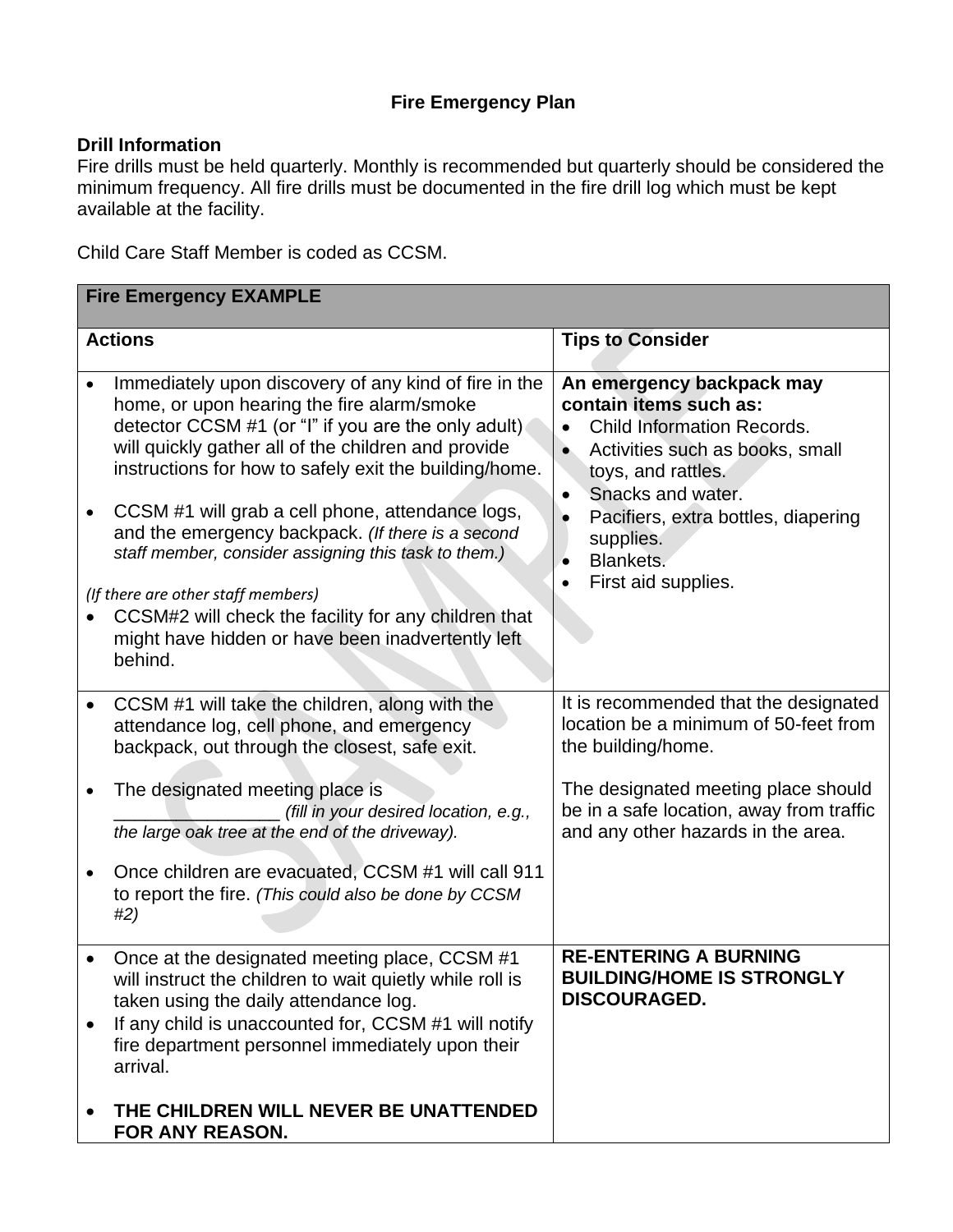| After the immediate emergency has passed, CCSM<br>#1 will contact parents to inform them of the fire<br>emergency and to provide instructions on the plan<br>for child pick-up if necessary.                          |  |
|-----------------------------------------------------------------------------------------------------------------------------------------------------------------------------------------------------------------------|--|
| If it becomes necessary to move farther away<br>from the building/home due to excessive heat,<br>inclement weather, fire department activities, or any<br>other reason, we will follow our RELOCATION<br><b>PLAN.</b> |  |

The plans must include how infants and/or toddlers, children with special needs and children with chronic medical conditions will be accommodated.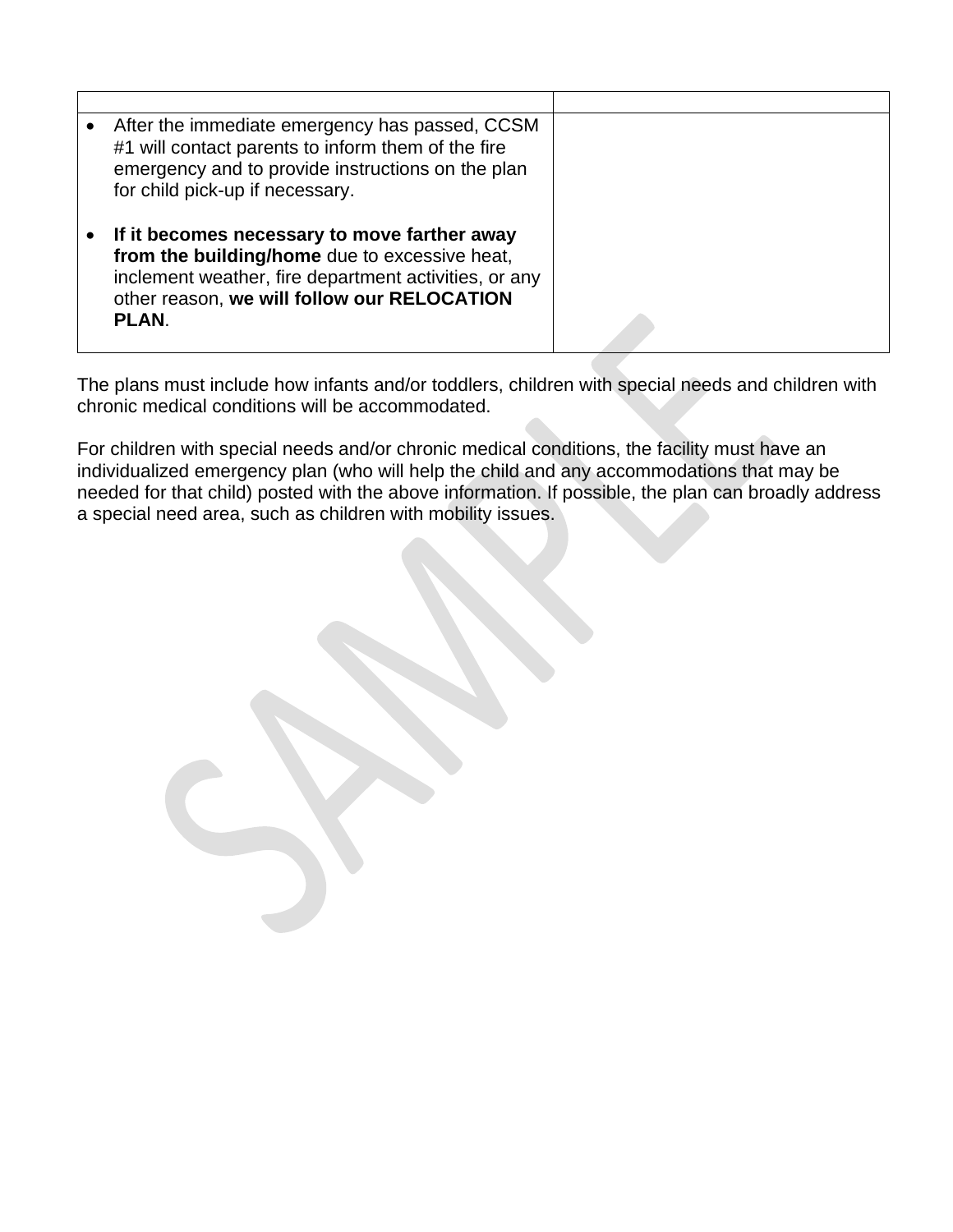## **Tornado Emergency Plan**

#### <span id="page-5-0"></span>**Drill Information**

Tornado drills will be held two times a year during the months of March through November. All tornado drills must be documented on the fire and tornado drill log which will be kept available at the facility.

| <b>Tornado Emergency EXAMPLE</b> |                                                                                                                                                                                                                                                                                   |                                                                                                                                                                                                                             |
|----------------------------------|-----------------------------------------------------------------------------------------------------------------------------------------------------------------------------------------------------------------------------------------------------------------------------------|-----------------------------------------------------------------------------------------------------------------------------------------------------------------------------------------------------------------------------|
| <b>Action</b>                    |                                                                                                                                                                                                                                                                                   | <b>Tips to Consider</b>                                                                                                                                                                                                     |
|                                  | Upon learning of a <b>tornado watch</b> in the area,<br>CCSM #1 (or "I" if you are the only adult) will<br>immediately turn on the radio to a local weather<br>station.                                                                                                           |                                                                                                                                                                                                                             |
|                                  | CCSM #1 will monitor weather conditions until<br>the weather watch is canceled or until the facility<br>is closed and all children have been picked up.                                                                                                                           |                                                                                                                                                                                                                             |
|                                  | If a <b>tornado warning</b> is issued, CCSM #1 will<br>immediately take children, attendance records, a<br>cell phone, the emergency backpack and<br>supplies to the designated shelter<br>location<br>(fill in your designated<br>shelter location, e.g. basement, hallway etc.) | It is recommended that the designated<br>shelter location be an interior room on the<br>lowest floor level with no windows; an<br>interior hall, closet or bathroom on the<br>main level with no windows if<br>no basement. |
|                                  | <b>CHILDREN WILL NOT BE LEFT</b><br>UNATTENDED FOR ANY REASON.                                                                                                                                                                                                                    | The following emergency supplies are<br>recommended for the tornado shelter<br>area:                                                                                                                                        |
|                                  | CCSM #1 will instruct the children where to sit<br>and take roll using the attendance records.                                                                                                                                                                                    | • Flashlight.<br>• Battery-operated radio.<br>• Water and snacks.<br>• First aid kit.                                                                                                                                       |
|                                  | Activities will be provided to children to help<br>them remain quiet and occupied until the<br>warning is lifted.                                                                                                                                                                 | • Extra batteries.<br>• Child information records.<br>• Diapers and wipes.<br>• Toys, books and activity materials.<br>• Pillows and blankets.                                                                              |
|                                  | CCSM#1 will send a group text to families<br>notifying them of the emergency and plans for<br>pick-up or relocation if necessary.                                                                                                                                                 | You may also choose to call families or<br>text them individually.                                                                                                                                                          |
|                                  | We will follow RELOCATION PLAN if we need<br>to go to our relocation site once the tornado<br>warning is over.                                                                                                                                                                    |                                                                                                                                                                                                                             |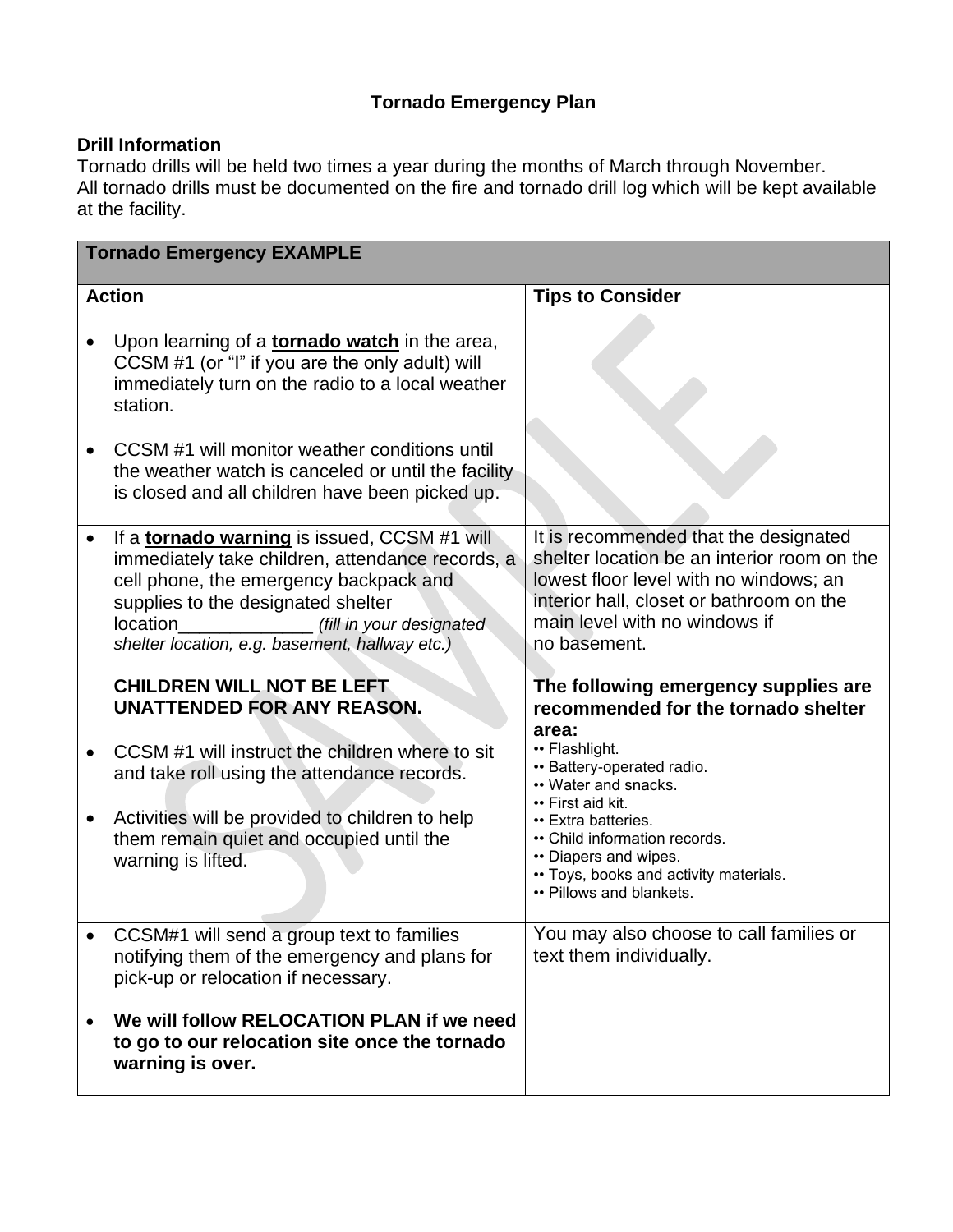The plans must include how infants and/or toddlers, children with special needs and children with chronic medical conditions will be accommodated.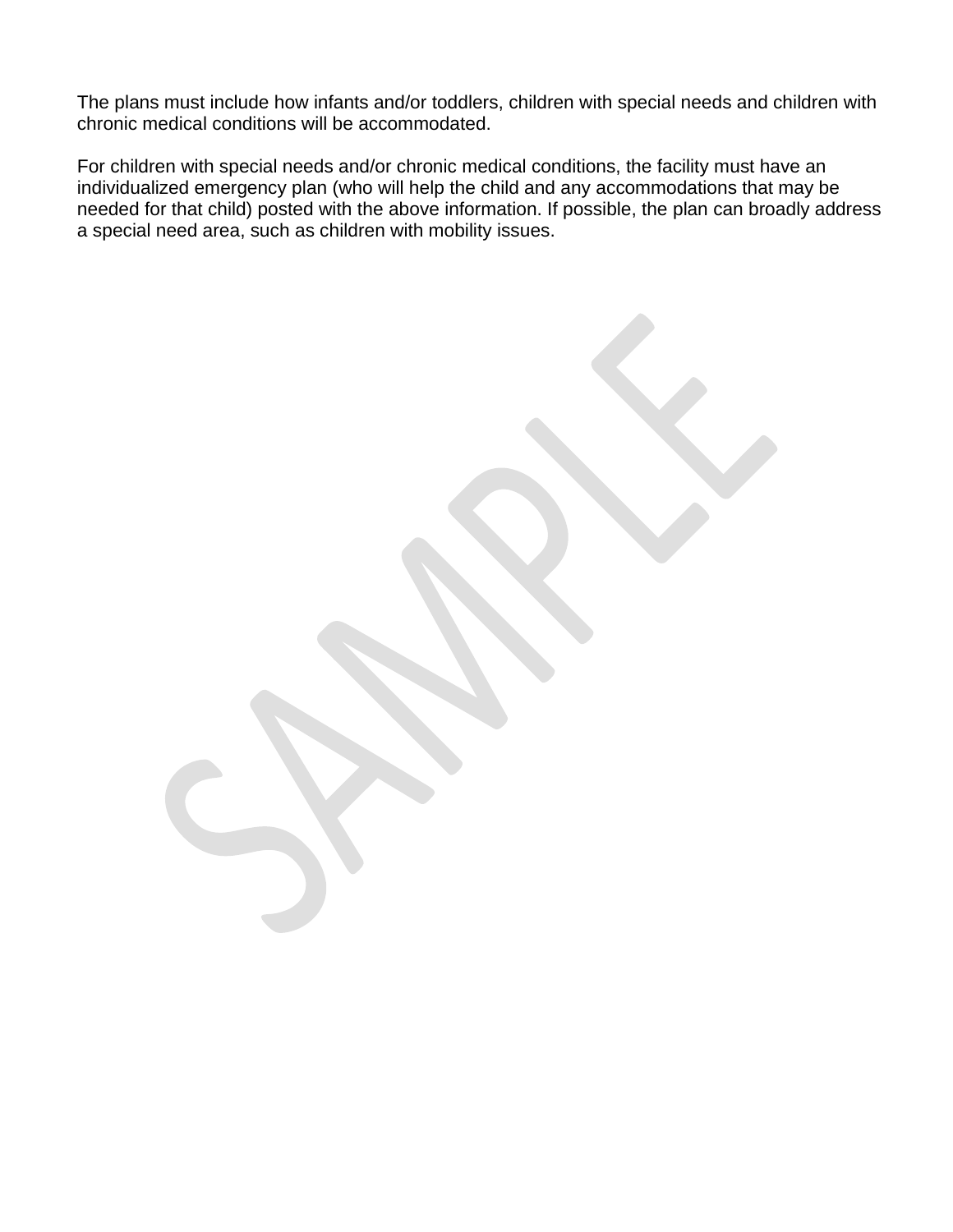<span id="page-7-0"></span>

| <b>Accident / Injury Emergency EXAMPLE</b> |                                                                                                                                                                                                                                                                                                                                                                                                                           |                                                                                                                                                                                                       |
|--------------------------------------------|---------------------------------------------------------------------------------------------------------------------------------------------------------------------------------------------------------------------------------------------------------------------------------------------------------------------------------------------------------------------------------------------------------------------------|-------------------------------------------------------------------------------------------------------------------------------------------------------------------------------------------------------|
| <b>Action</b>                              |                                                                                                                                                                                                                                                                                                                                                                                                                           | <b>Tips to Consider</b>                                                                                                                                                                               |
|                                            | CCSM #1 (or "I") will immediately call 911 and<br>report the emergency (as needed).                                                                                                                                                                                                                                                                                                                                       | This is done if conditions warrant<br>notification of emergency personnel.                                                                                                                            |
|                                            | CCSM #1 (or "I") will remain with the sick or<br>injured child and administer emergency first aid<br>as necessary:<br>Ensure and maintain an open airway.<br>$\circ$<br>Control any bleeding with direct pressure.<br>$\circ$<br>Ensure proper circulation as necessary<br>$(CPR)$ .<br>Reassure the child and keep him calm and<br>$\circ$<br>quiet until the emergency medical personnel<br>take over the child's care. | If you have to accompany the child to the<br>hospital, make sure there is a plan in<br>place regarding who will be in charge and<br>how the facility will continue to meet<br>licensing requirements. |
|                                            | Once the injured child is stabilized, CCSM #1<br>will provide quiet activities away from the injured<br>child, but still within sight and/or hearing<br>distance, to keep the remaining children calm.                                                                                                                                                                                                                    |                                                                                                                                                                                                       |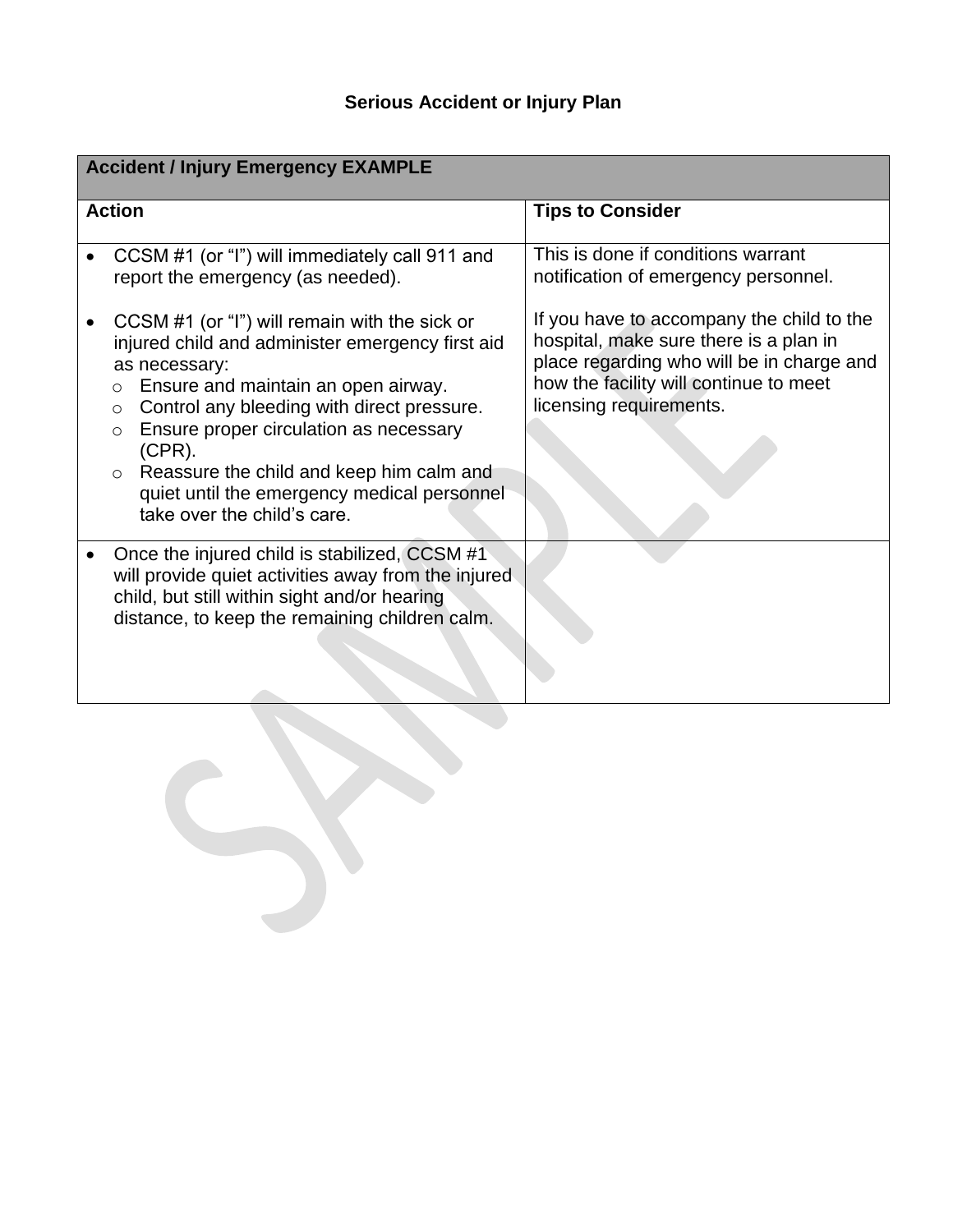#### **CRISIS MANAGEMENT PLAN**

<span id="page-8-0"></span>

| <b>Intruder / Active Shooter EXAMPLE</b> |                                                                                                                                                            |                                                                                                                                                                                                          |
|------------------------------------------|------------------------------------------------------------------------------------------------------------------------------------------------------------|----------------------------------------------------------------------------------------------------------------------------------------------------------------------------------------------------------|
| <b>Action</b>                            |                                                                                                                                                            | <b>Tips to Consider</b>                                                                                                                                                                                  |
| $\bullet$                                | In the event of an intruder or active shooter, CCSM<br>#1 (or "I") will call 911 and report the emergency.                                                 |                                                                                                                                                                                                          |
|                                          | CCSM #1 will shut and lock doors and windows, if<br>not already done. (This could also be done by CCSM<br>#2).                                             | Consider working with local authorities<br>to develop a plan for how you will<br>know your home is secure.                                                                                               |
|                                          | CCSM #1 will take attendance records, a cell<br>phone, the emergency backpack and supplies to<br>the designated shelter-in-place or safe spot<br>location. | Ideal designated shelter-in-place or<br>safe spot would be one that has doors<br>that are easily locked or barricaded<br>and no windows. If that isn't possible,<br>create a barricade behind shelves or |
|                                          | CCSM #1 will reassure the children and keep them<br>calm and quiet until the emergency has passed.                                                         | tables.                                                                                                                                                                                                  |
|                                          | CCSM #1 will make sure everyone is safe and<br>unhurt and notify local authorities if there a physical<br>threat inside the home or if someone is injured. | If parents will not have access to the<br>home during a lockdown, it is<br>recommended that you notify them of<br>this in advance.                                                                       |
|                                          | CCSM#1 will send a group text to families notifying<br>them of the emergency and plans for pick-up or<br>relocation if necessary.                          |                                                                                                                                                                                                          |

The plans must include how infants and/or toddlers, children with special needs and children with chronic medical conditions will be accommodated.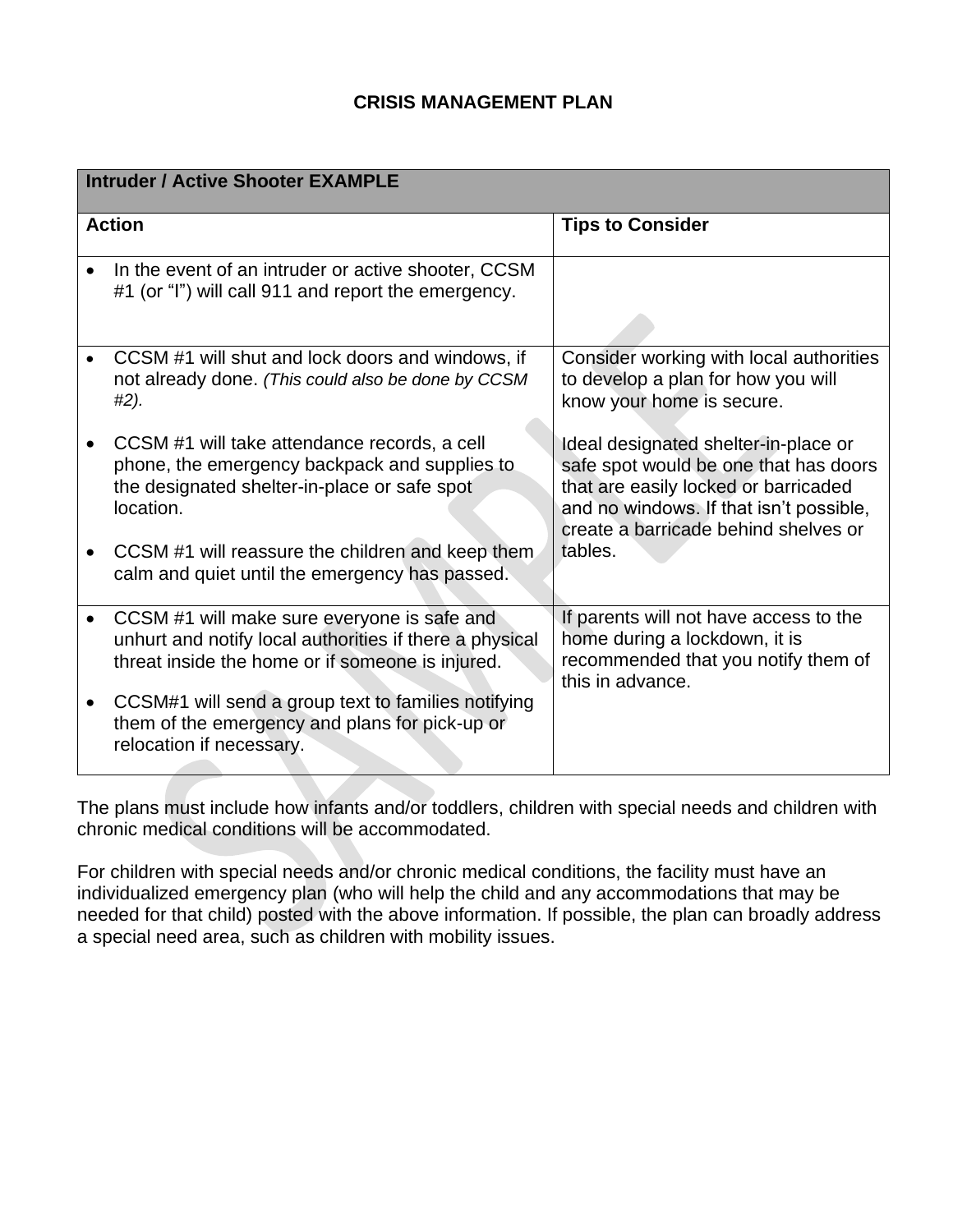# **BOMB THREATS – (Follow Evacuation/Relocation Plans)**

#### **The person receiving the bomb threat call should engage the caller in a conversation to get as much information as possible:**

- Ask what time the bomb is set to go off.
- Ask questions regarding the specific location of the bomb.
- Ask about the appearance of the bomb package.
- Listen for background noise, e.g., radio, other people, traffic sounds, etc.
- Was the caller calm or hysterical?
- Was the caller's voice young or old?
- CCSM # 1 will notify authorities and call 911 to report the bomb threat.
- CCSM # 1 will follow **Relocation Plans** for safely evacuating and relocating children.

The plans must include how infants and/or toddlers, children with special needs and children with chronic medical conditions will be accommodated.

For children with special needs and/or chronic medical conditions, the facility must have an individualized emergency plan (who will help the child and any accommodations that may be needed for that child) posted with the above information. If possible, the plan can broadly address a special need area, such as children with mobility issues.

# **OTHER MAN- OR WOMAN-CAUSED EVENTS**

#### **POWER OUTAGE – (Follow Shelter-In-Place or Evacuation/Relocation Plans)**

- Immediately upon discovery of a power outage, CCSM #1 will determine why the power is out, check the circuit breaker, and contact the local power company, if necessary.
- If compliance with the licensing rules cannot be maintained, such as running water, flushable toilets, temperature, visibility of children, etc. CCSM #1 will contact parents letting them know that they must pick children up within the hour.

#### **SUSPICIOUS PACKAGE FOUND AT THE HOME – (Follow Evacuation/Relocation Plans) Anyone that believes a box or other type of package/container appears to be suspicious should not touch the item.**

- CCSM # 1 will notify authorities and call 911 to report the box/package to the police.
- CCSM # 1 will keep everyone away from the suspicious box/package.
- CCSM #1 will follow **Relocation Plans** for safely evacuating and relocating children.

The plans must include how infants and/or toddlers, children with special needs and children with chronic medical conditions will be accommodated.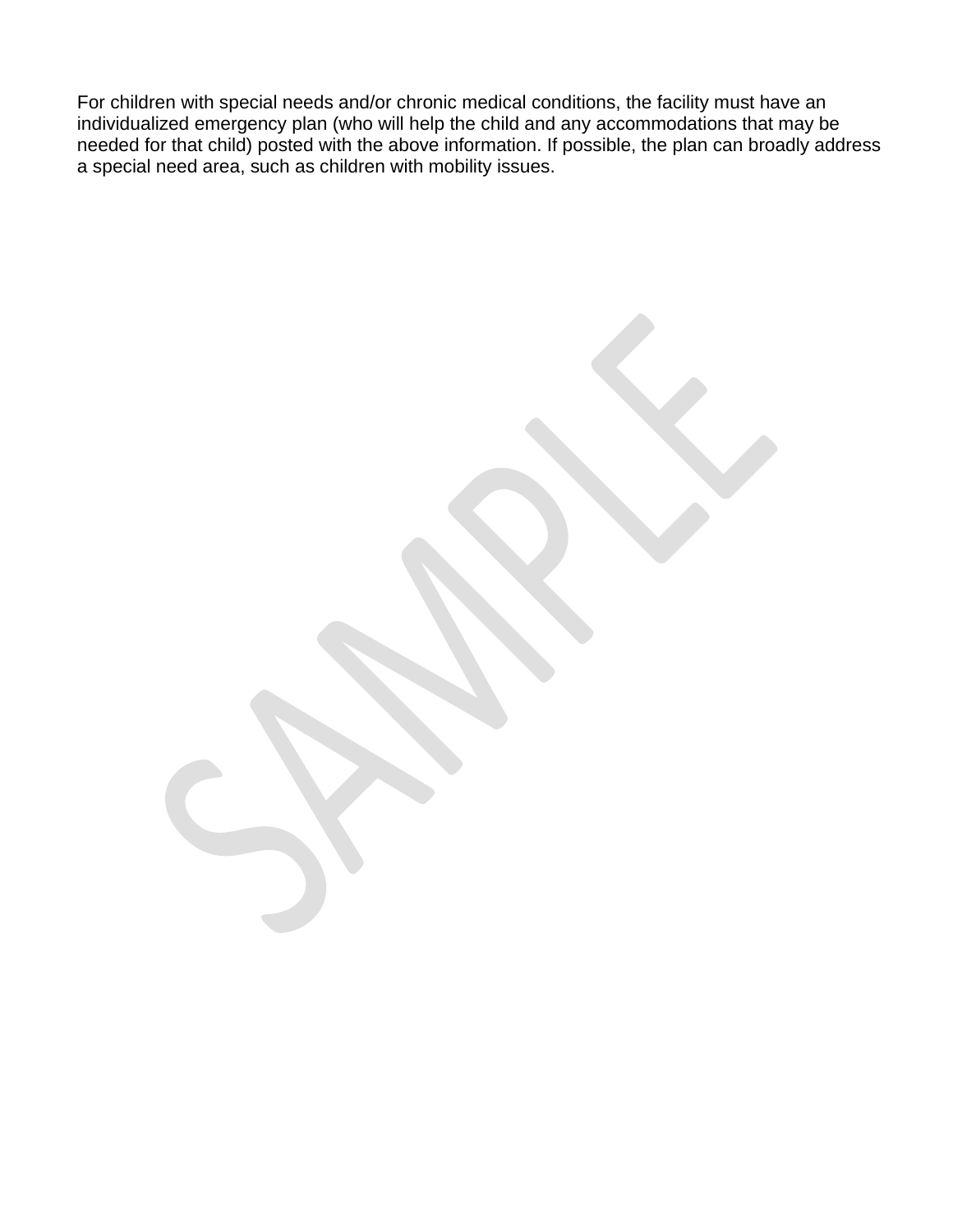| <b>Missing Child EXAMPLE</b>                        |                                        |
|-----------------------------------------------------|----------------------------------------|
| Actions                                             | <b>Tips to Consider</b>                |
|                                                     |                                        |
| <b>CCSM #1</b> in charge:                           |                                        |
| Immediately upon discovery of a missing child,      |                                        |
| alert the PROGRAM DIRECTOR or staff                 |                                        |
| member in charge of the missing child.              |                                        |
| Assist CCSM #1 in searching the facility for the    |                                        |
| missing child.                                      |                                        |
|                                                     |                                        |
| <b>Quickly search</b> in lavatories, closets, room  |                                        |
| corners, under desks, behind curtains,              |                                        |
| anywhere a child might have hidden or gone.         |                                        |
| CCSM#2                                              |                                        |
| Immediately begin a systematic search of the        |                                        |
| facility.                                           |                                        |
|                                                     |                                        |
| <b>Quickly search</b> in lavatories, closets, rooms |                                        |
| corners, under desks, behind curtains,              |                                        |
| anywhere a child might have hidden or gone.         |                                        |
| CCSM#2                                              |                                        |
| Keep remaining children calm and care for           |                                        |
| them until the missing child is found.              |                                        |
| <b>PROGRAM DIRECTOR or CCSM #1</b>                  |                                        |
| Call 911 and report the missing child.              | This is done if the situation warrants |
|                                                     | notification of emergency personnel.   |
| The facility location is _____(fill in your street  |                                        |
| address, cross streets, etc.)<br><b>XYZ Church</b>  |                                        |
|                                                     |                                        |
| 12345 E. Main St.                                   |                                        |
| Anytown, MI 41111                                   |                                        |
| Telephone: 111-123-4567                             |                                        |
| Nearest cross street is Michigan Ave.               |                                        |
| We are located on the north side of Main            |                                        |
| Street, across from Suzie's Bakery.                 |                                        |
| Notify the parents of the missing or lost child.    |                                        |
| Assist CCSM #1 in searching the facility for the    |                                        |
| missing child.                                      |                                        |
|                                                     |                                        |
| Quickly search in lavatories, closets, rooms        |                                        |
| corners, under desks, behind curtains,              |                                        |
| anywhere where a child might have hidden or         |                                        |
| gone.                                               |                                        |
|                                                     |                                        |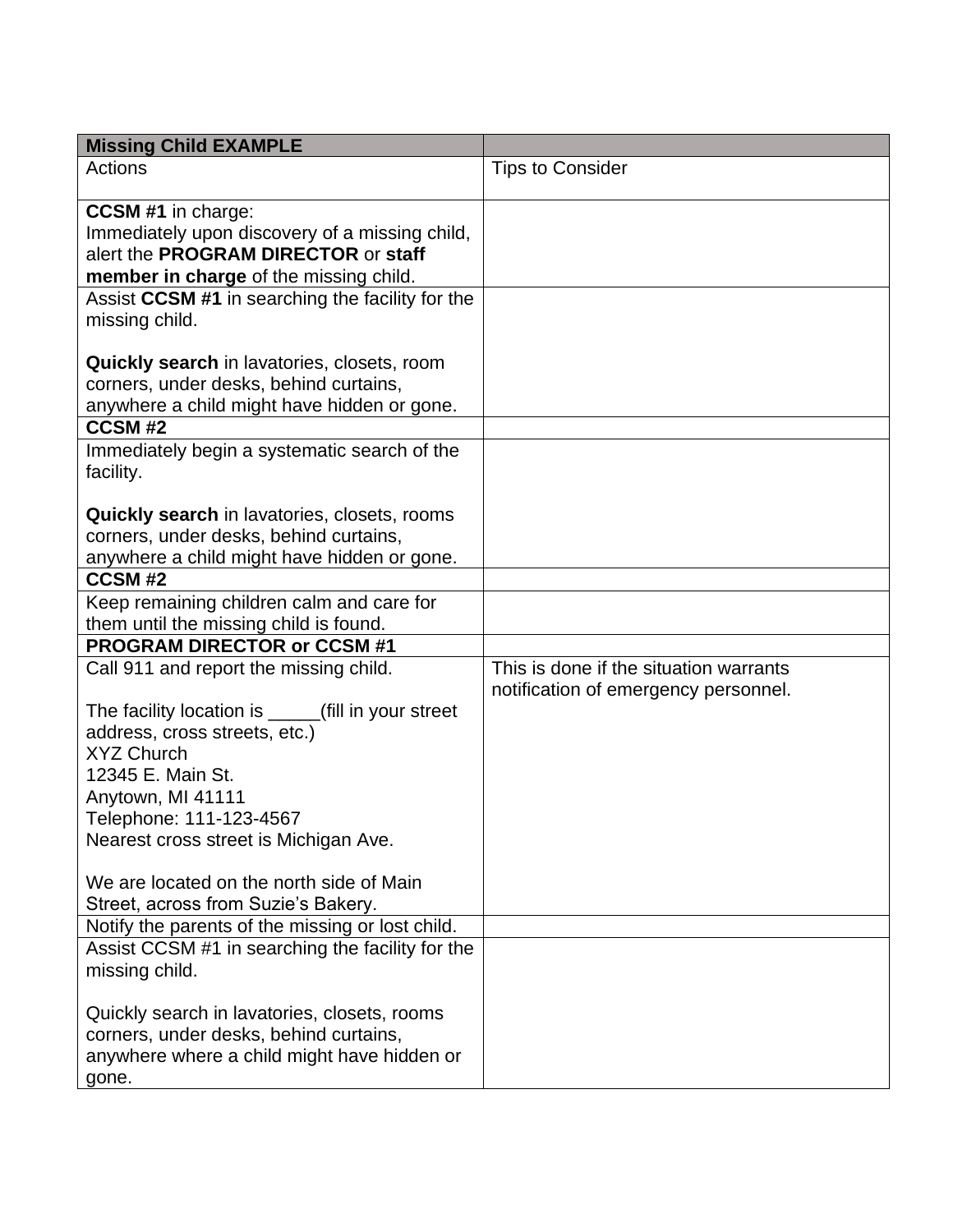## **GAS LEAK**

- If there is a gas leak detected in or very near the home, CCSM #1 will immediately evacuate according to the **EVACUATION / RELOCATION PLAN.**
- If the gas leak is in the vicinity of the home, CCSM #1 will contact the gas company to determine if there is a need to go to the relocation site following the **SHELTER-IN-PLACE PLAN.**

The plans must include how infants and/or toddlers, children with special needs and children with chronic medical conditions will be accommodated.

For children with special needs and/or chronic medical conditions, the facility must have an individualized emergency plan (who will help the child and any accommodations that may be needed for that child) posted with the above information. If possible, the plan can broadly address a special need area, such as children with mobility issues.

#### **WATER MAIN BREAK**

- If there is a **water main break in or near the home**, or **total loss of water for any reason**, the **facility must close** because compliance with the licensing rules cannot be maintained, such as running water, flushable toilets, etc. CCSM #1 will contact parents letting them know that they must pick children up within the hour.
- If the home still has water available, CCSM # 1 will contact the water company or local authorities to see if the facility needs to be evacuated or if the children can remain in the home until parents can arrive to pick up their children.

In the case of evacuation, follow the **EVACUATION / RELOCATION PLAN**. The plans must include how infants and/or toddlers, children with special needs and children with chronic medical conditions will be accommodated.

For children with special needs and/or chronic medical conditions, the facility must have an individualized emergency plan (who will help the child and any accommodations that may be needed for that child) posted with the above information. If possible, the plan can broadly address a special need area, such as children with mobility issues.

#### **WINTER STORM**

• Should a winter storm occur or be predicted while children are present, CCSM #1 will determine if the facility can stay open or if it must close. If the facility must close, parents will be called to inform them that children need to be picked up and/or call parents of children scheduled to arrive to inform them not to come.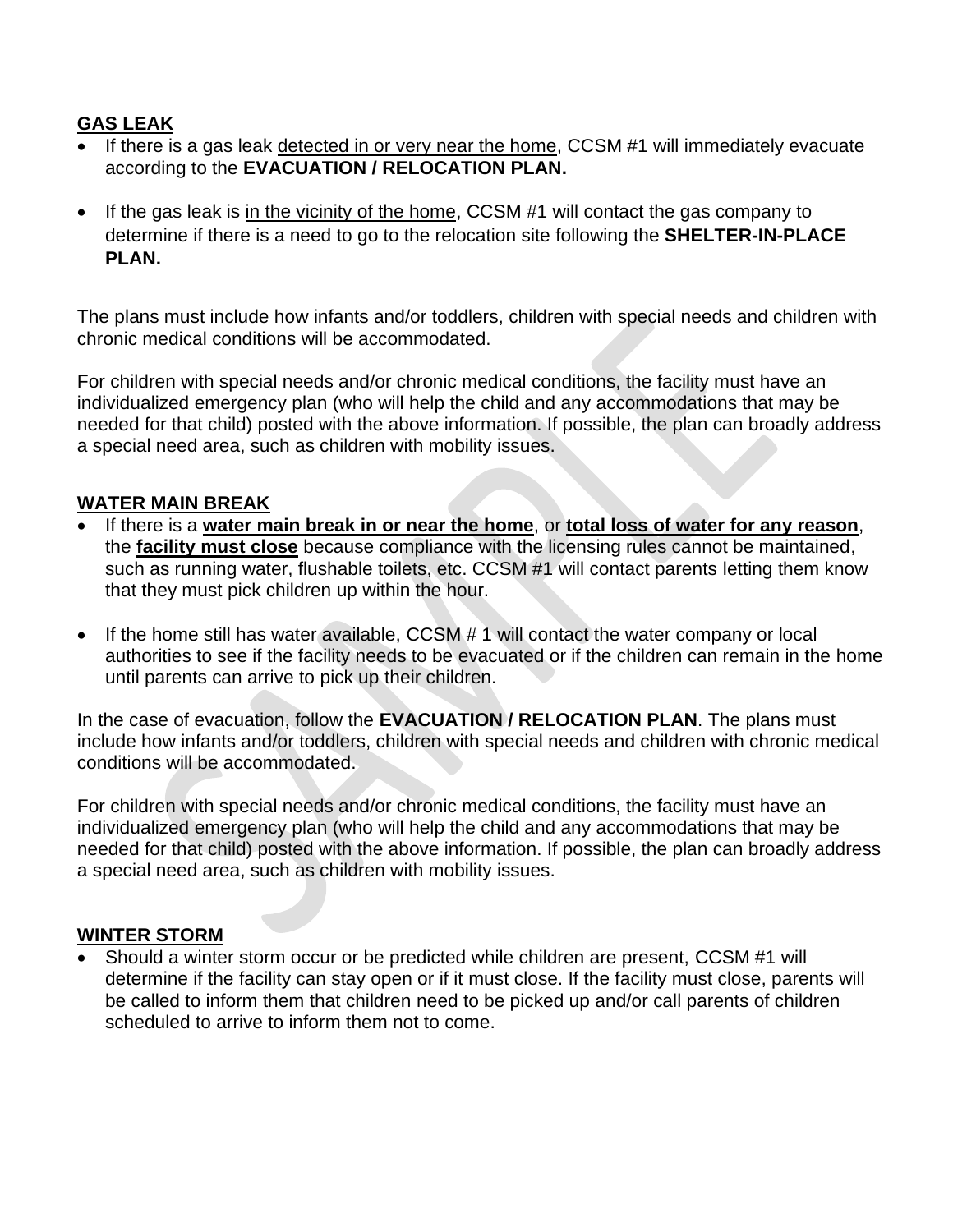# **Continuing Operations During or After a Disaster at a Child Care Home**

During or after a disaster, operations will only continue if the home is able to comply with all child care licensing rules. Children will have access to quiet activities and snacks from the emergency backpack during both shelter-in-place emergencies and at the relocation site for emergencies requiring evacuation.

|           | <b>EVACUATION / RELOCATION PLAN</b>                                                                                                                                                                                                                                              |                                                                                                                                                                                                        |  |
|-----------|----------------------------------------------------------------------------------------------------------------------------------------------------------------------------------------------------------------------------------------------------------------------------------|--------------------------------------------------------------------------------------------------------------------------------------------------------------------------------------------------------|--|
| $\bullet$ | If it becomes necessary to move away from the<br>building due to excessive heat, inclement weather,<br>fire department activities, or any other reason, all<br>children will be moved to _<br>(fill in your desired location, e.g., to the neighbor's home<br>at 765 State St.). | This location should also be safe.<br>Avoid crossing streets and other areas<br>with traffic to get to this location.                                                                                  |  |
|           | CCSM #1(or "I") will instruct the children on how to<br>safety move to the new location and help/guide<br>them there.                                                                                                                                                            | The plan should also include an<br>indoor relocation site, if possible.                                                                                                                                |  |
|           | CCSM #1 will take attendance records, child<br>information cards, a cell phone, and all necessary<br>emergency medications for children to the<br>relocation spot.                                                                                                               |                                                                                                                                                                                                        |  |
|           | Non-mobile infants will be placed in a stroller (if no<br>stroller is available, infants could be carried by a<br>child care staff member.) Toddlers will hold the<br>hand of an older child or adult.                                                                           |                                                                                                                                                                                                        |  |
|           | CCSM #1 will reassure the children and keep them<br>calm and quiet.                                                                                                                                                                                                              |                                                                                                                                                                                                        |  |
|           | CCSM #1 will make sure everyone is safe and<br>unhurt and notify local authorities if there a physical<br>threat inside the home or if someone is injured.                                                                                                                       | You may also choose to call or text<br>families individually.<br>Do not separate the children. Keep                                                                                                    |  |
|           | CCSM#1 will send a group text to families notifying<br>them of the emergency and plans for pick-up or<br>relocation if necessary.                                                                                                                                                | them all together and stay with them<br>at all times.<br>Do not release children to anyone<br>other than their parents or other<br>designated guardian as outlined on<br>the Child Information Record. |  |